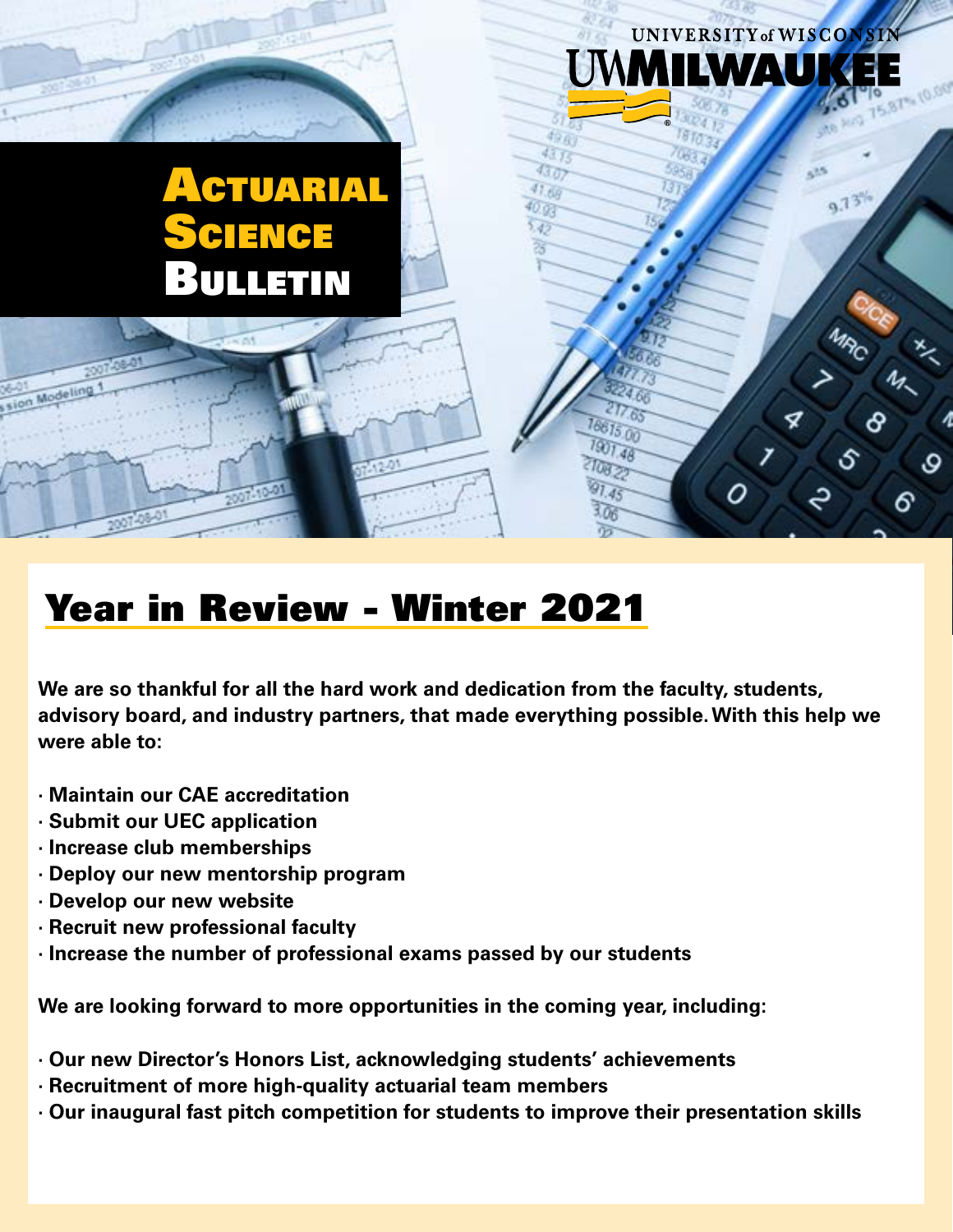







## Get to Know Us

#### Kam Chuen Chan

#### Actuarial Club VP of Membership

 $L_{M}$  hang out with friends and play billards



My name is Kam. I am a graduate sutdent majoring in Mathematics with an Actuarial Science option. I serve as a Vice President of Membership for the UWM Actuarial Science Club. In addition, I am a teaching assistant at UWM. I have successfully passed exams P, FM, IFM and SRM, and I am currently preparing for STAM and LTAM. My dream job is to be an actuarial consultant. In my free time I like to





#### Mannix Carroll Ascension

My name is Mannix Carroll and I graduated from UWM in 2020 with a major in Actuarial Science and a minor in Economics. As a sophomore, I started an internship at Ascension on the pricing and product team where I supported building claims data summaries and developing pricing factors. I finished my degree with two exams passed and accepted a full time offer on the network analytics team at Ascension. Now I support the network analytics team with researching and analyzing our provider networks. Our work includes developing dashboards and models that display areas we can improve our network by finding gaps in medical services, shortening distance from providers to members, and finding price differentials from market competitors. In my free time I enjoy spending time with friends and family and being active. I like to be active by working out, rollerblading, golfing, and volleyball. I also really enjoy watching movies, tv shows, and cooking when the harsh Wisconsin winter comes around.

# Spotlight on Advisory Board Member



#### Kelsey Wakefield Ascension

Kelsey attended The Ohio State University and majored in Actuarial Science, with minors in Statistics and Economics. She moved to Milwaukee after college to begin her career in health insurance consulting, and transitioned to the healthcare provider side at Ascension in 2019. In her current role, Kelsey works on Commercial pricing for Ascension's employees and the ACA Individual Market. She is looking forward to attending the Fellowship Admissions Course to attain her FSA this December. When she's not working, Kelsey enjoys running outside and baking.



My name is Connor Angeli. I am a senior at UWM this year majoring in actuarial science. I am planning to take exam IFM this November. Some things I am involved with here at UWM are the actuarial club, which I am a board member of, as well as being a tutor for Calc II.



My name is Jessica O'Donnell and I'm currently an actuary practicing in the Health Industry. I recently moved back to the Milwaukee area after moving around the Midwest, which has allowed me to spend more time with my family and friends. In my free time I enjoy reading, playing board games, and taking my dog for walks. I'm excited for the opportunity to work with Exam FM students and am looking forward to helping with questions and resources surrounding the actuarial profession.